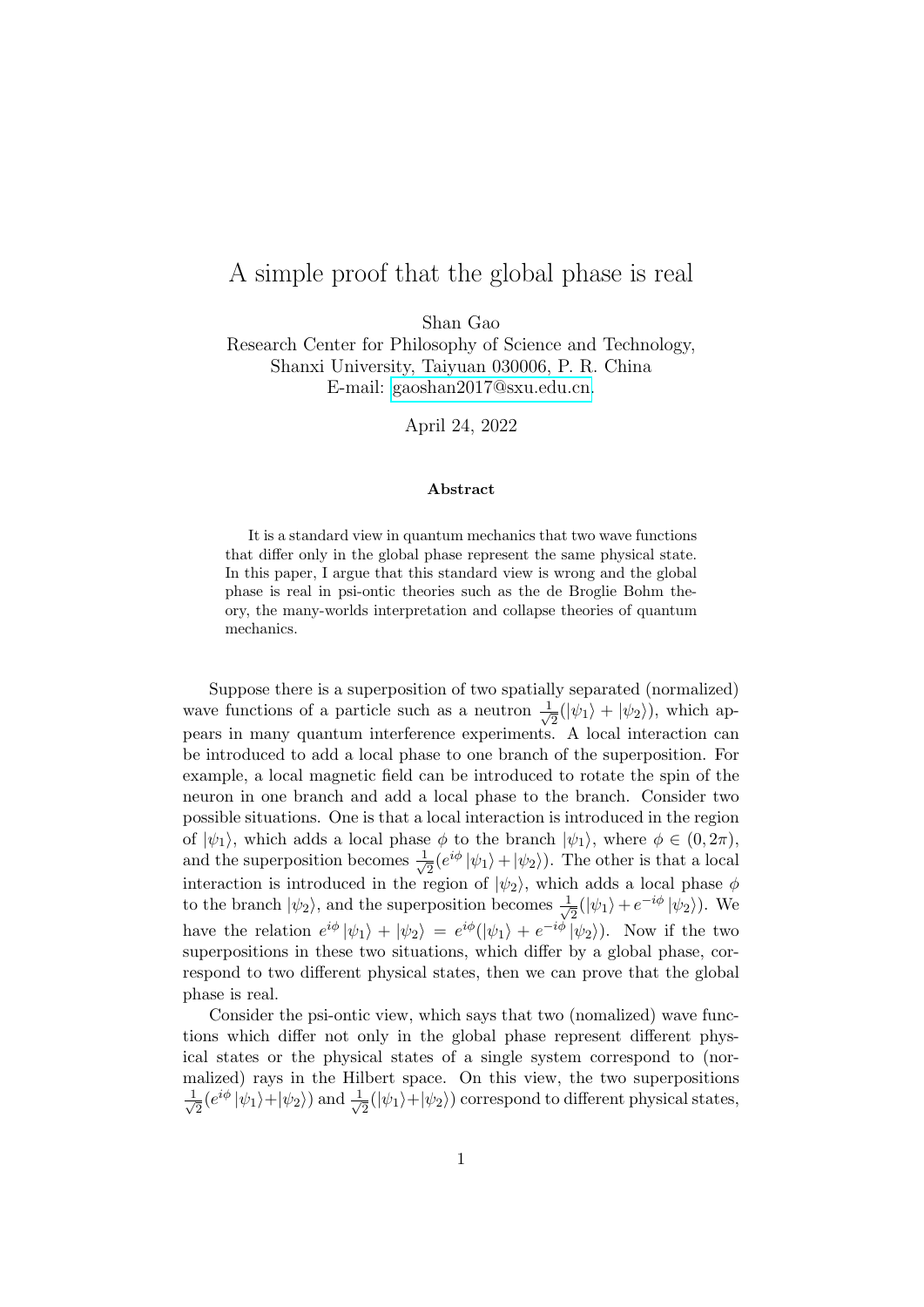so do  $\frac{1}{\sqrt{2}}$  $\frac{1}{2}(|\psi_1\rangle + e^{-i\phi} |\psi_2\rangle)$  and  $\frac{1}{\sqrt{2}}$  $\frac{1}{2}(|\psi_1\rangle + |\psi_2\rangle)$ . In other words, the local interaction that changes the local phase of each branch of the initial superposition also changes the underlying physical state of the particle.

The next step is to prove that the changed physical states in the above two situations are different. The Schrödinger equation ensures that the local interaction in one region does not change the wave function of the particle in other spacelike separated regions. On the psi-ontic view, this means that the local interaction in one region does not change the physical state of the particle in other spacelike separated regions. Then, the local interaction that changes the local phase of  $|\psi_1\rangle$  only changes the physical state in the region of  $|\psi_1\rangle$ , and the local interaction that changes the local phase of  $|\psi_2\rangle$  only changes the physical state in the region of  $|\psi_2\rangle$ . Thus the changed physical states in the above two situations are different. This proves the reality of the global phase (for the psi-ontic view).

On the other views of the wave function (which admit the existence of the physical states) such as the psi-epistemic view, the wave function does not represent the physical state of a single system but corresponds to the state of an ensemble of identically prepared systems. In this case, we can similarly argue that different global phases correspond to different states of an ensemble under a locality assumption which says that the local interaction with a system in one region does not change the physical state of the system in other spacelike separated regions.

The local phase  $\phi$  in the superposition  $\frac{1}{\sqrt{2}}$  $\frac{1}{2}(e^{i\phi}|\psi_1\rangle + |\psi_2\rangle)$  is often called the relative phase. This denomination seems to suggest that the local phase  $\phi$  is a nonlocal property. An argument supporting this viewpoint is that the local phase cannot be measured locally by measuring the corresponding branch, but be measured by measuring the whole superposition (Aharonov and Vaidman, 2000). I think this viewpoint is not right. In my view, the reason why the local phase cannot be measured locally by measuring the corresponding branch is because the global phase of the wave function containing only the branch cannot be measured. If the global phase  $\phi$  of the wave function  $e^{i\phi} |\psi_1\rangle$  can be measured, then the local phase  $\phi$  of the superposition  $\frac{1}{\sqrt{2}}$  $\frac{1}{2}(e^{i\phi}|\psi_1\rangle + |\psi_2\rangle)$  can also be measured locally. Thus, the fact that the local phase cannot be measured locally does not imply that the local phase is a nonlocal property. According to wave function realism (Albert, 2013), the wave function of a single particle is a field in our threedimensional space, and the local phase of the wave function is obviously a local property in space.

To sum up, I have argued that two wave functions, which differ only in the global phase, correspond to different physical states in psi-ontic theories. In other words, if the wave function (modulus the global phase) is real, then the global phase is also real.<sup>[1](#page-0-0)</sup>

<sup>&</sup>lt;sup>1</sup>For a recent discussion of this topic see Schroeren (2022), Gao (2022) and Wallace